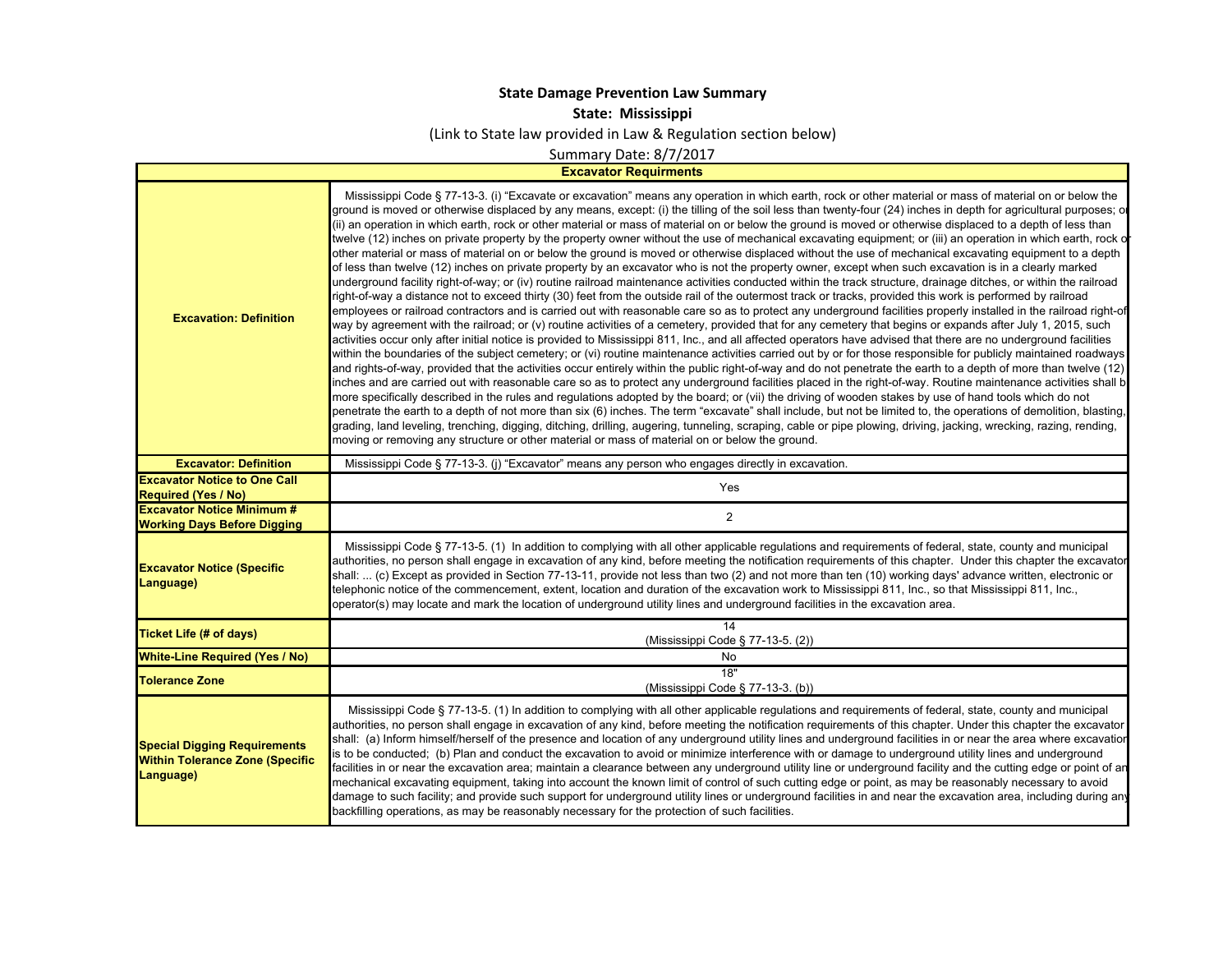| <b>Hand Dig / Vacuum or Soft</b>                     |                                                                                                                                                                                                                                                                                                                                                                                                                                                                                                                                                                                                                                                                                                                                                                                                                                                                                                                                                                                                                                                                                                                                                                                                                                                                                                                                                                                                                                                                                                                                                                                                                                                                                                                                                                                                                                                                                                                                                                                                                                                                                                                                                                                                                                                                                                                                                                                                                                                                                                                                                                                                                                                                                                                                                                                                                                                                                                                                                                                                                                                                                                                                                                                                                                                                                                    |  |
|------------------------------------------------------|----------------------------------------------------------------------------------------------------------------------------------------------------------------------------------------------------------------------------------------------------------------------------------------------------------------------------------------------------------------------------------------------------------------------------------------------------------------------------------------------------------------------------------------------------------------------------------------------------------------------------------------------------------------------------------------------------------------------------------------------------------------------------------------------------------------------------------------------------------------------------------------------------------------------------------------------------------------------------------------------------------------------------------------------------------------------------------------------------------------------------------------------------------------------------------------------------------------------------------------------------------------------------------------------------------------------------------------------------------------------------------------------------------------------------------------------------------------------------------------------------------------------------------------------------------------------------------------------------------------------------------------------------------------------------------------------------------------------------------------------------------------------------------------------------------------------------------------------------------------------------------------------------------------------------------------------------------------------------------------------------------------------------------------------------------------------------------------------------------------------------------------------------------------------------------------------------------------------------------------------------------------------------------------------------------------------------------------------------------------------------------------------------------------------------------------------------------------------------------------------------------------------------------------------------------------------------------------------------------------------------------------------------------------------------------------------------------------------------------------------------------------------------------------------------------------------------------------------------------------------------------------------------------------------------------------------------------------------------------------------------------------------------------------------------------------------------------------------------------------------------------------------------------------------------------------------------------------------------------------------------------------------------------------------------|--|
| <b>Excavation Within Tolerance Zone</b>              | No                                                                                                                                                                                                                                                                                                                                                                                                                                                                                                                                                                                                                                                                                                                                                                                                                                                                                                                                                                                                                                                                                                                                                                                                                                                                                                                                                                                                                                                                                                                                                                                                                                                                                                                                                                                                                                                                                                                                                                                                                                                                                                                                                                                                                                                                                                                                                                                                                                                                                                                                                                                                                                                                                                                                                                                                                                                                                                                                                                                                                                                                                                                                                                                                                                                                                                 |  |
| (Yes / No)                                           |                                                                                                                                                                                                                                                                                                                                                                                                                                                                                                                                                                                                                                                                                                                                                                                                                                                                                                                                                                                                                                                                                                                                                                                                                                                                                                                                                                                                                                                                                                                                                                                                                                                                                                                                                                                                                                                                                                                                                                                                                                                                                                                                                                                                                                                                                                                                                                                                                                                                                                                                                                                                                                                                                                                                                                                                                                                                                                                                                                                                                                                                                                                                                                                                                                                                                                    |  |
| <b>Preserve / Maintain Marks</b>                     |                                                                                                                                                                                                                                                                                                                                                                                                                                                                                                                                                                                                                                                                                                                                                                                                                                                                                                                                                                                                                                                                                                                                                                                                                                                                                                                                                                                                                                                                                                                                                                                                                                                                                                                                                                                                                                                                                                                                                                                                                                                                                                                                                                                                                                                                                                                                                                                                                                                                                                                                                                                                                                                                                                                                                                                                                                                                                                                                                                                                                                                                                                                                                                                                                                                                                                    |  |
| <b>Required (Yes / No)</b>                           | No                                                                                                                                                                                                                                                                                                                                                                                                                                                                                                                                                                                                                                                                                                                                                                                                                                                                                                                                                                                                                                                                                                                                                                                                                                                                                                                                                                                                                                                                                                                                                                                                                                                                                                                                                                                                                                                                                                                                                                                                                                                                                                                                                                                                                                                                                                                                                                                                                                                                                                                                                                                                                                                                                                                                                                                                                                                                                                                                                                                                                                                                                                                                                                                                                                                                                                 |  |
| <b>Call Again If No Response from</b>                |                                                                                                                                                                                                                                                                                                                                                                                                                                                                                                                                                                                                                                                                                                                                                                                                                                                                                                                                                                                                                                                                                                                                                                                                                                                                                                                                                                                                                                                                                                                                                                                                                                                                                                                                                                                                                                                                                                                                                                                                                                                                                                                                                                                                                                                                                                                                                                                                                                                                                                                                                                                                                                                                                                                                                                                                                                                                                                                                                                                                                                                                                                                                                                                                                                                                                                    |  |
| <b>Operator Or Signs Of Unmarked</b>                 | Yes                                                                                                                                                                                                                                                                                                                                                                                                                                                                                                                                                                                                                                                                                                                                                                                                                                                                                                                                                                                                                                                                                                                                                                                                                                                                                                                                                                                                                                                                                                                                                                                                                                                                                                                                                                                                                                                                                                                                                                                                                                                                                                                                                                                                                                                                                                                                                                                                                                                                                                                                                                                                                                                                                                                                                                                                                                                                                                                                                                                                                                                                                                                                                                                                                                                                                                |  |
| <b>Facilities (Yes / No)</b>                         | (Mississippi Code of 1972, § 77-13-9. (3))                                                                                                                                                                                                                                                                                                                                                                                                                                                                                                                                                                                                                                                                                                                                                                                                                                                                                                                                                                                                                                                                                                                                                                                                                                                                                                                                                                                                                                                                                                                                                                                                                                                                                                                                                                                                                                                                                                                                                                                                                                                                                                                                                                                                                                                                                                                                                                                                                                                                                                                                                                                                                                                                                                                                                                                                                                                                                                                                                                                                                                                                                                                                                                                                                                                         |  |
| <b>Notify One-Call if Marks Moved or</b>             | Yes                                                                                                                                                                                                                                                                                                                                                                                                                                                                                                                                                                                                                                                                                                                                                                                                                                                                                                                                                                                                                                                                                                                                                                                                                                                                                                                                                                                                                                                                                                                                                                                                                                                                                                                                                                                                                                                                                                                                                                                                                                                                                                                                                                                                                                                                                                                                                                                                                                                                                                                                                                                                                                                                                                                                                                                                                                                                                                                                                                                                                                                                                                                                                                                                                                                                                                |  |
| No Longer Visible (Yes / No)                         | (Mississippi Code of 1972, § 77-13-5. (2))                                                                                                                                                                                                                                                                                                                                                                                                                                                                                                                                                                                                                                                                                                                                                                                                                                                                                                                                                                                                                                                                                                                                                                                                                                                                                                                                                                                                                                                                                                                                                                                                                                                                                                                                                                                                                                                                                                                                                                                                                                                                                                                                                                                                                                                                                                                                                                                                                                                                                                                                                                                                                                                                                                                                                                                                                                                                                                                                                                                                                                                                                                                                                                                                                                                         |  |
|                                                      |                                                                                                                                                                                                                                                                                                                                                                                                                                                                                                                                                                                                                                                                                                                                                                                                                                                                                                                                                                                                                                                                                                                                                                                                                                                                                                                                                                                                                                                                                                                                                                                                                                                                                                                                                                                                                                                                                                                                                                                                                                                                                                                                                                                                                                                                                                                                                                                                                                                                                                                                                                                                                                                                                                                                                                                                                                                                                                                                                                                                                                                                                                                                                                                                                                                                                                    |  |
| <b>Special Language Regarding</b>                    | No                                                                                                                                                                                                                                                                                                                                                                                                                                                                                                                                                                                                                                                                                                                                                                                                                                                                                                                                                                                                                                                                                                                                                                                                                                                                                                                                                                                                                                                                                                                                                                                                                                                                                                                                                                                                                                                                                                                                                                                                                                                                                                                                                                                                                                                                                                                                                                                                                                                                                                                                                                                                                                                                                                                                                                                                                                                                                                                                                                                                                                                                                                                                                                                                                                                                                                 |  |
| <b>Trenchless Technology (Yes / No)</b>              |                                                                                                                                                                                                                                                                                                                                                                                                                                                                                                                                                                                                                                                                                                                                                                                                                                                                                                                                                                                                                                                                                                                                                                                                                                                                                                                                                                                                                                                                                                                                                                                                                                                                                                                                                                                                                                                                                                                                                                                                                                                                                                                                                                                                                                                                                                                                                                                                                                                                                                                                                                                                                                                                                                                                                                                                                                                                                                                                                                                                                                                                                                                                                                                                                                                                                                    |  |
|                                                      |                                                                                                                                                                                                                                                                                                                                                                                                                                                                                                                                                                                                                                                                                                                                                                                                                                                                                                                                                                                                                                                                                                                                                                                                                                                                                                                                                                                                                                                                                                                                                                                                                                                                                                                                                                                                                                                                                                                                                                                                                                                                                                                                                                                                                                                                                                                                                                                                                                                                                                                                                                                                                                                                                                                                                                                                                                                                                                                                                                                                                                                                                                                                                                                                                                                                                                    |  |
| <b>Separate Locate Request</b>                       | Yes                                                                                                                                                                                                                                                                                                                                                                                                                                                                                                                                                                                                                                                                                                                                                                                                                                                                                                                                                                                                                                                                                                                                                                                                                                                                                                                                                                                                                                                                                                                                                                                                                                                                                                                                                                                                                                                                                                                                                                                                                                                                                                                                                                                                                                                                                                                                                                                                                                                                                                                                                                                                                                                                                                                                                                                                                                                                                                                                                                                                                                                                                                                                                                                                                                                                                                |  |
| <b>Required for Each Excavator (Yes)</b>             | (Mississippi Code of 1972, § 77-13-5. (1))                                                                                                                                                                                                                                                                                                                                                                                                                                                                                                                                                                                                                                                                                                                                                                                                                                                                                                                                                                                                                                                                                                                                                                                                                                                                                                                                                                                                                                                                                                                                                                                                                                                                                                                                                                                                                                                                                                                                                                                                                                                                                                                                                                                                                                                                                                                                                                                                                                                                                                                                                                                                                                                                                                                                                                                                                                                                                                                                                                                                                                                                                                                                                                                                                                                         |  |
| (No                                                  |                                                                                                                                                                                                                                                                                                                                                                                                                                                                                                                                                                                                                                                                                                                                                                                                                                                                                                                                                                                                                                                                                                                                                                                                                                                                                                                                                                                                                                                                                                                                                                                                                                                                                                                                                                                                                                                                                                                                                                                                                                                                                                                                                                                                                                                                                                                                                                                                                                                                                                                                                                                                                                                                                                                                                                                                                                                                                                                                                                                                                                                                                                                                                                                                                                                                                                    |  |
| <b>Notify Operator of Damage (Yes /</b>              | Yes                                                                                                                                                                                                                                                                                                                                                                                                                                                                                                                                                                                                                                                                                                                                                                                                                                                                                                                                                                                                                                                                                                                                                                                                                                                                                                                                                                                                                                                                                                                                                                                                                                                                                                                                                                                                                                                                                                                                                                                                                                                                                                                                                                                                                                                                                                                                                                                                                                                                                                                                                                                                                                                                                                                                                                                                                                                                                                                                                                                                                                                                                                                                                                                                                                                                                                |  |
| No)                                                  | (Mississippi Code of 1972, § 77-13-7. (1))                                                                                                                                                                                                                                                                                                                                                                                                                                                                                                                                                                                                                                                                                                                                                                                                                                                                                                                                                                                                                                                                                                                                                                                                                                                                                                                                                                                                                                                                                                                                                                                                                                                                                                                                                                                                                                                                                                                                                                                                                                                                                                                                                                                                                                                                                                                                                                                                                                                                                                                                                                                                                                                                                                                                                                                                                                                                                                                                                                                                                                                                                                                                                                                                                                                         |  |
| <b>Notify One Call Center of Damage</b>              | Yes                                                                                                                                                                                                                                                                                                                                                                                                                                                                                                                                                                                                                                                                                                                                                                                                                                                                                                                                                                                                                                                                                                                                                                                                                                                                                                                                                                                                                                                                                                                                                                                                                                                                                                                                                                                                                                                                                                                                                                                                                                                                                                                                                                                                                                                                                                                                                                                                                                                                                                                                                                                                                                                                                                                                                                                                                                                                                                                                                                                                                                                                                                                                                                                                                                                                                                |  |
| (Yes / No)                                           | (Mississippi Code of 1972, § 77-13-7. (1))                                                                                                                                                                                                                                                                                                                                                                                                                                                                                                                                                                                                                                                                                                                                                                                                                                                                                                                                                                                                                                                                                                                                                                                                                                                                                                                                                                                                                                                                                                                                                                                                                                                                                                                                                                                                                                                                                                                                                                                                                                                                                                                                                                                                                                                                                                                                                                                                                                                                                                                                                                                                                                                                                                                                                                                                                                                                                                                                                                                                                                                                                                                                                                                                                                                         |  |
| <b>Call 911 if Hazardous Materials</b>               | Yes                                                                                                                                                                                                                                                                                                                                                                                                                                                                                                                                                                                                                                                                                                                                                                                                                                                                                                                                                                                                                                                                                                                                                                                                                                                                                                                                                                                                                                                                                                                                                                                                                                                                                                                                                                                                                                                                                                                                                                                                                                                                                                                                                                                                                                                                                                                                                                                                                                                                                                                                                                                                                                                                                                                                                                                                                                                                                                                                                                                                                                                                                                                                                                                                                                                                                                |  |
| <b>Released (Yes / No)</b>                           | (Mississippi Code of 1972, § 77-13-7. (2))                                                                                                                                                                                                                                                                                                                                                                                                                                                                                                                                                                                                                                                                                                                                                                                                                                                                                                                                                                                                                                                                                                                                                                                                                                                                                                                                                                                                                                                                                                                                                                                                                                                                                                                                                                                                                                                                                                                                                                                                                                                                                                                                                                                                                                                                                                                                                                                                                                                                                                                                                                                                                                                                                                                                                                                                                                                                                                                                                                                                                                                                                                                                                                                                                                                         |  |
| <b>Notice Exemptions (Yes / No)</b>                  | Yes                                                                                                                                                                                                                                                                                                                                                                                                                                                                                                                                                                                                                                                                                                                                                                                                                                                                                                                                                                                                                                                                                                                                                                                                                                                                                                                                                                                                                                                                                                                                                                                                                                                                                                                                                                                                                                                                                                                                                                                                                                                                                                                                                                                                                                                                                                                                                                                                                                                                                                                                                                                                                                                                                                                                                                                                                                                                                                                                                                                                                                                                                                                                                                                                                                                                                                |  |
| <b>Notice Exemptions (Specific</b><br>Language))     | Mississippi Code of 1972 § 77-13-3 (i) "Excavate or excavation" means any operation in which earth, rock or other material or mass of material on or<br>below the ground is moved or otherwise displaced by any means, except: (i) the tilling of the soil less than twenty-four (24) inches in depth for agricultural<br>purposes; or (ii) an operation in which earth, rock or other material or mass of material on or below the ground is moved or otherwise displaced to a depth o<br>less than twelve (12) inches on private property by the property owner without the use of mechanical excavating equipment; or (iii) an operation in which<br>earth, rock or other material or mass of material on or below the ground is moved or otherwise displaced without the use of mechanical excavating<br>equipment to a depth of less than twelve (12) inches on private property by an excavator who is not the property owner, except when such excavation is in a<br>clearly marked underground facility right-of-way; or (iv) routine railroad maintenance activities conducted within the track structure, drainage ditches, or<br>within the railroad right-of-way a distance not to exceed thirty (30) feet from the outside rail of the outermost track or tracks, provided this work is performed<br>by railroad employees or railroad contractors and is carried out with reasonable care so as to protect any underground facilities properly installed in the<br>railroad right-of-way by agreement with the railroad; or (v) routine activities of a cemetery, provided that for any cemetery that begins or expands after July<br>2015, such activities occur only after initial notice is provided to Mississippi 811, Inc., and all affected operators have advised that there are no underground<br>facilities within the boundaries of the subject cemetery; or (vi) routine maintenance activities carried out by or for those responsible for publicly maintained<br>roadways and rights-of-way, provided that the activities occur entirely within the public right-of-way and do not penetrate the earth to a depth of more than<br>twelve (12) inches and are carried out with reasonable care so as to protect any underground facilities placed in the right-of-way. Routine maintenance<br>activities shall be more specifically described in the rules and regulations adopted by the board; or (vii) the driving of wooden stakes by use of hand tools<br>which do not penetrate the earth to a depth of not more than six (6) inches.<br>§ 77-13-5. (3) Compliance with the notice requirements of this section shall not be required of: (a) persons plowing less than twenty-four (24) inches i<br>depth for agricultural purposes; (b) persons who are moving or otherwise displacing, by hand, earth, rock or other material or mass of material on or below<br>the ground at a depth of less than twelve (12) inches on property they own; and (c) persons, other than the property owner, who are moving or otherwise<br>displacing, by hand, earth, rock or other material or mass of material on or below the ground at a depth of less than twelve (12) inches, except when such<br>excavation is in a clearly marked underground facility right-of-way. |  |
| <b>Operator Response</b>                             |                                                                                                                                                                                                                                                                                                                                                                                                                                                                                                                                                                                                                                                                                                                                                                                                                                                                                                                                                                                                                                                                                                                                                                                                                                                                                                                                                                                                                                                                                                                                                                                                                                                                                                                                                                                                                                                                                                                                                                                                                                                                                                                                                                                                                                                                                                                                                                                                                                                                                                                                                                                                                                                                                                                                                                                                                                                                                                                                                                                                                                                                                                                                                                                                                                                                                                    |  |
| Minimum # Days for Operator to                       |                                                                                                                                                                                                                                                                                                                                                                                                                                                                                                                                                                                                                                                                                                                                                                                                                                                                                                                                                                                                                                                                                                                                                                                                                                                                                                                                                                                                                                                                                                                                                                                                                                                                                                                                                                                                                                                                                                                                                                                                                                                                                                                                                                                                                                                                                                                                                                                                                                                                                                                                                                                                                                                                                                                                                                                                                                                                                                                                                                                                                                                                                                                                                                                                                                                                                                    |  |
| <b>Respond After Receiving Notice</b><br>(Generally) | 2                                                                                                                                                                                                                                                                                                                                                                                                                                                                                                                                                                                                                                                                                                                                                                                                                                                                                                                                                                                                                                                                                                                                                                                                                                                                                                                                                                                                                                                                                                                                                                                                                                                                                                                                                                                                                                                                                                                                                                                                                                                                                                                                                                                                                                                                                                                                                                                                                                                                                                                                                                                                                                                                                                                                                                                                                                                                                                                                                                                                                                                                                                                                                                                                                                                                                                  |  |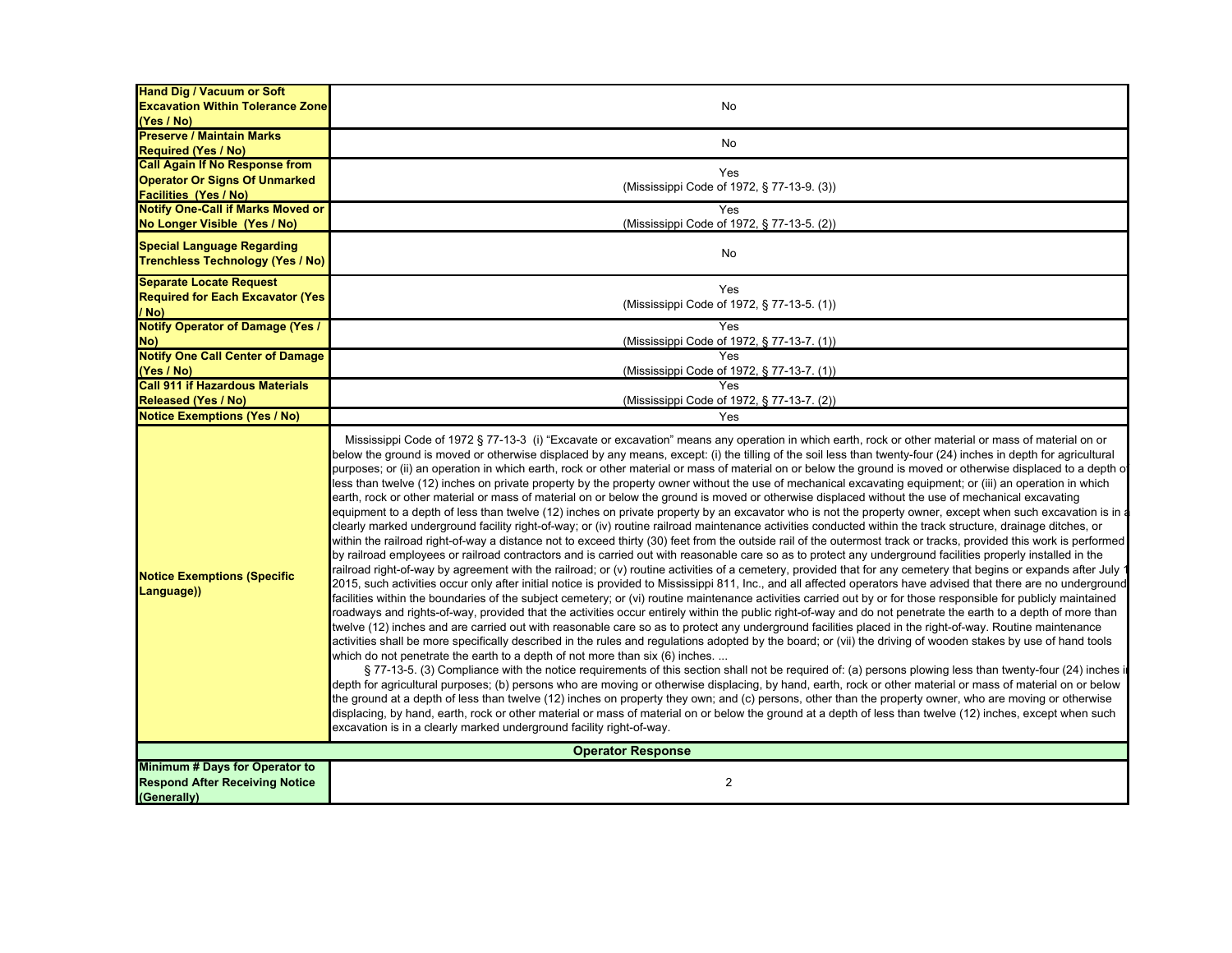| <b>Operator Requirements to</b><br><b>Respond to Locate Notification</b><br>(Specific Language)            | Mississippi Code § 77-13-9. (1) Every person owning or operating underground utility lines or underground facilities shall, upon receiving advance notice<br>of the commencement of excavation, in accordance with Section 77-13-7, make an investigation, and may report through the use of the PRIS the status of<br>the work performed, within two (2) working days from the time notice is provided in accordance with this chapter to the Mississippi 811, Inc., to determine th<br>approximate location of its underground utility lines or underground facilities in the area of the proposed excavation, and shall either: (a) mark the<br>approximate location of underground utility lines and underground facilities in or near the area of the excavation, so as to enable the person engaged in<br>excavation work to locate the lines and facilities in advance of and during the excavation work; (b) advise in writing or by telephone or electronic means that<br>t has no underground utility lines or underground facilities in the excavation area; or (c) advise in writing or by telephone or electronic means that it can<br>locate its underground utility lines or underground facilities in the excavation area only by excavation. If an operator can locate its underground utility lines o<br>underground facilities in the excavation area only by excavation and has given proper notice of such, that operator shall be allowed a reasonable amount of<br>additional time, not to exceed two (2) additional working days, to mark the approximate location of the underground utility lines or underground facilities. (2)<br>In lieu of such marking, the operator may request to be present at the site upon commencement of the excavation, so long as the operator complies within<br>two (2) working days of the receipt of the notice. |
|------------------------------------------------------------------------------------------------------------|------------------------------------------------------------------------------------------------------------------------------------------------------------------------------------------------------------------------------------------------------------------------------------------------------------------------------------------------------------------------------------------------------------------------------------------------------------------------------------------------------------------------------------------------------------------------------------------------------------------------------------------------------------------------------------------------------------------------------------------------------------------------------------------------------------------------------------------------------------------------------------------------------------------------------------------------------------------------------------------------------------------------------------------------------------------------------------------------------------------------------------------------------------------------------------------------------------------------------------------------------------------------------------------------------------------------------------------------------------------------------------------------------------------------------------------------------------------------------------------------------------------------------------------------------------------------------------------------------------------------------------------------------------------------------------------------------------------------------------------------------------------------------------------------------------------------------------------------------------------------------|
| <b>Minimum Standards for Locator</b><br><b>Qualifications (Yes / No)</b>                                   | No                                                                                                                                                                                                                                                                                                                                                                                                                                                                                                                                                                                                                                                                                                                                                                                                                                                                                                                                                                                                                                                                                                                                                                                                                                                                                                                                                                                                                                                                                                                                                                                                                                                                                                                                                                                                                                                                           |
| <b>Minimum Standards for Locator</b><br><b>Qualifications</b><br>(Specific Language)                       | Not addressed                                                                                                                                                                                                                                                                                                                                                                                                                                                                                                                                                                                                                                                                                                                                                                                                                                                                                                                                                                                                                                                                                                                                                                                                                                                                                                                                                                                                                                                                                                                                                                                                                                                                                                                                                                                                                                                                |
| <b>Law Specifies Marking Standards</b><br><b>Other Than Color</b><br>(Yes / No)                            | No                                                                                                                                                                                                                                                                                                                                                                                                                                                                                                                                                                                                                                                                                                                                                                                                                                                                                                                                                                                                                                                                                                                                                                                                                                                                                                                                                                                                                                                                                                                                                                                                                                                                                                                                                                                                                                                                           |
| <b>Law Specifies Marking Standards</b><br><b>Other Than Color (Specific</b><br>Language)                   | Mississippi Code § 77-13-9. (4) When marking the approximate location of the facilities, the operator shall follow the color code designated and described<br>ierein, unless otherwise provided for by specific administrative rule or regulation promulgated pursuant to this chapter                                                                                                                                                                                                                                                                                                                                                                                                                                                                                                                                                                                                                                                                                                                                                                                                                                                                                                                                                                                                                                                                                                                                                                                                                                                                                                                                                                                                                                                                                                                                                                                       |
| Law Includes Specific Language<br><b>For Operators To Locate Sewer</b><br>Laterals (Yes / No)              | No                                                                                                                                                                                                                                                                                                                                                                                                                                                                                                                                                                                                                                                                                                                                                                                                                                                                                                                                                                                                                                                                                                                                                                                                                                                                                                                                                                                                                                                                                                                                                                                                                                                                                                                                                                                                                                                                           |
| Law Includes Specific Language<br><b>For Operators To Locate</b><br><b>Abandoned Facilities (Yes / No)</b> | No                                                                                                                                                                                                                                                                                                                                                                                                                                                                                                                                                                                                                                                                                                                                                                                                                                                                                                                                                                                                                                                                                                                                                                                                                                                                                                                                                                                                                                                                                                                                                                                                                                                                                                                                                                                                                                                                           |
| <b>Facilities</b><br>(Specific Language)                                                                   | Locating abandoned facilities is not addressed. However, reference Mississippi Code § 77-13-9. (3) When an excavator, upon arriving at an excavation<br>Operator Must Locate Abandoned site, sees evidence of unmarked underground utility lines or underground facilities or encounters an unmarked underground utility line or underground<br>facility on an excavation site after excavation has commenced where notice of intent has been made in accordance with the provisions of this chapter, that<br>excavator must immediately contact Mississippi 811, Inc. All operator(s) thus notified must contact the excavator within four (4) hours and inform the<br>excavator of any of their known underground facilities, active or abandoned, at the site of the excavation.                                                                                                                                                                                                                                                                                                                                                                                                                                                                                                                                                                                                                                                                                                                                                                                                                                                                                                                                                                                                                                                                                          |
| Positive Response Required -<br><b>Operator Contact Excavator</b><br>(Yes / No)                            | No                                                                                                                                                                                                                                                                                                                                                                                                                                                                                                                                                                                                                                                                                                                                                                                                                                                                                                                                                                                                                                                                                                                                                                                                                                                                                                                                                                                                                                                                                                                                                                                                                                                                                                                                                                                                                                                                           |
| Positive Response Required -<br><b>Operator Contact Excavator</b><br>(Specific Language)                   | Not addressed.<br>(Reference Mississippi Code § 77-13-9 (1))<br>[Discussion with Mississippi 811 indicates that the requirements noted in<br>§ 77-13-9 (1) (b) and (c) are to advise the excavator.]                                                                                                                                                                                                                                                                                                                                                                                                                                                                                                                                                                                                                                                                                                                                                                                                                                                                                                                                                                                                                                                                                                                                                                                                                                                                                                                                                                                                                                                                                                                                                                                                                                                                         |
| Positive Response Required -<br><b>Operator Contact One Call Center</b><br>(Yes / No)                      | No                                                                                                                                                                                                                                                                                                                                                                                                                                                                                                                                                                                                                                                                                                                                                                                                                                                                                                                                                                                                                                                                                                                                                                                                                                                                                                                                                                                                                                                                                                                                                                                                                                                                                                                                                                                                                                                                           |
| <b>Positive Response Required -</b><br><b>Operator Contact One Call Center</b><br>(Specific Language)      | Not addressed                                                                                                                                                                                                                                                                                                                                                                                                                                                                                                                                                                                                                                                                                                                                                                                                                                                                                                                                                                                                                                                                                                                                                                                                                                                                                                                                                                                                                                                                                                                                                                                                                                                                                                                                                                                                                                                                |
| <b>Positive Response - One-Call</b><br><b>Automated (Yes / No)</b>                                         | No.<br>(However, see available use of Mississippi 811 "positive response information system" noted in Mississippi Code § 77-13-3. (r) and § 77-13-9 (1))                                                                                                                                                                                                                                                                                                                                                                                                                                                                                                                                                                                                                                                                                                                                                                                                                                                                                                                                                                                                                                                                                                                                                                                                                                                                                                                                                                                                                                                                                                                                                                                                                                                                                                                     |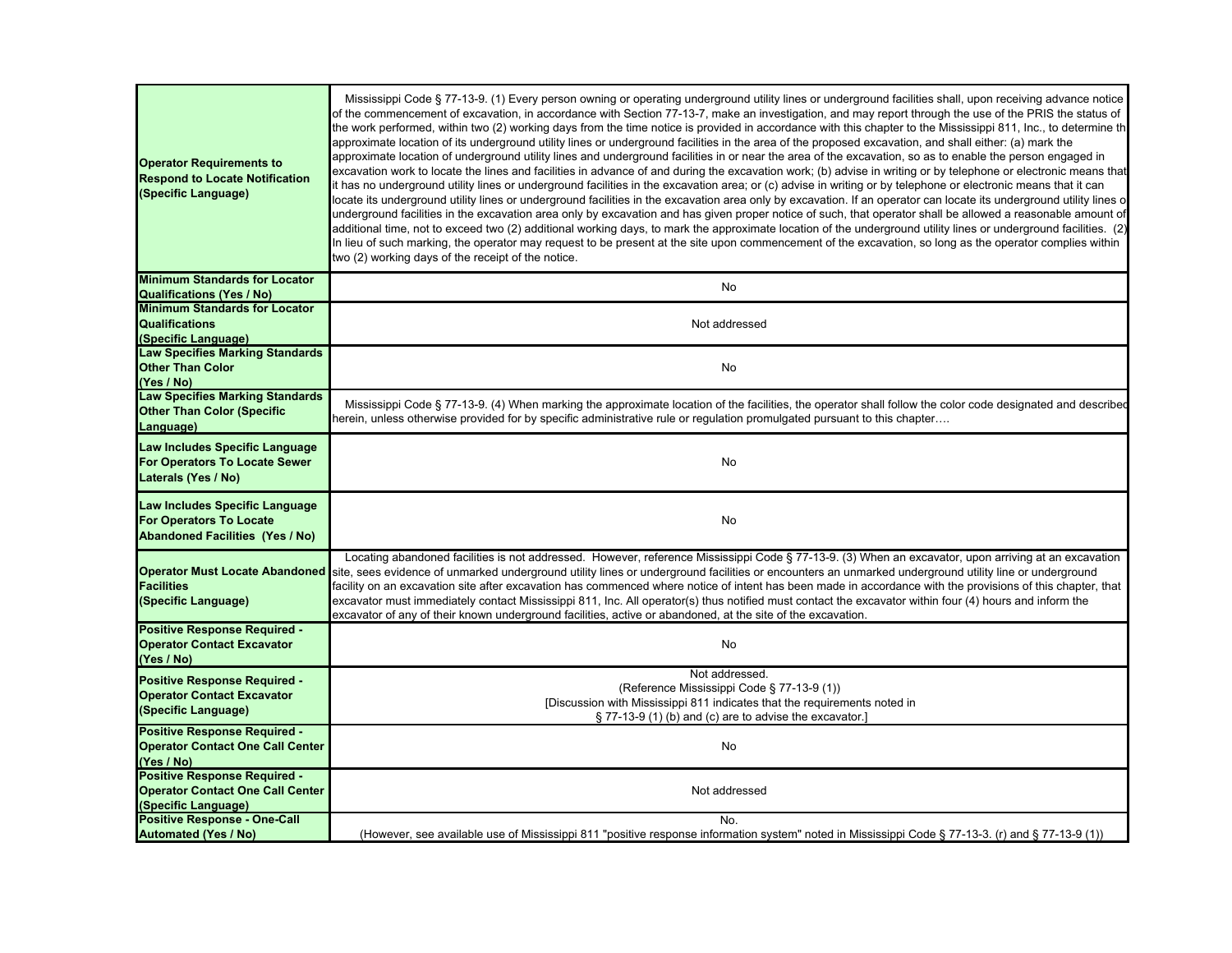| <b>Operator Must Provide One-Call</b><br><b>Center with Information On</b><br><b>Locations of Buried Facilities (Yes)</b><br>/ No)         | Yes                                                                                                                                                                                                                                                                                                                                                                                                                                                                                                                                                                                                                                                                                                                                                                                                                                                                                                                                                                                                                                                                                                                                                                                                                                                                                                                                                                                                                                                                                                                                                                                                                                                                                                                                                                                                                                                                                                                                                                          |
|--------------------------------------------------------------------------------------------------------------------------------------------|------------------------------------------------------------------------------------------------------------------------------------------------------------------------------------------------------------------------------------------------------------------------------------------------------------------------------------------------------------------------------------------------------------------------------------------------------------------------------------------------------------------------------------------------------------------------------------------------------------------------------------------------------------------------------------------------------------------------------------------------------------------------------------------------------------------------------------------------------------------------------------------------------------------------------------------------------------------------------------------------------------------------------------------------------------------------------------------------------------------------------------------------------------------------------------------------------------------------------------------------------------------------------------------------------------------------------------------------------------------------------------------------------------------------------------------------------------------------------------------------------------------------------------------------------------------------------------------------------------------------------------------------------------------------------------------------------------------------------------------------------------------------------------------------------------------------------------------------------------------------------------------------------------------------------------------------------------------------------|
| <b>Operator Must Provide One-Call</b><br><b>Center with Information On</b><br><b>Locations of Buried Facilities</b><br>(Specific Language) | Mississippi Code § 77-13-17. (7) All operators shall provide Mississippi One-Call System, Inc., the following information: (a) A list of counties, cities and<br>towns in which the operator has underground utility lines or underground facilities in each county. (b) The townships, ranges, sections and quarter sections<br>in each county in which the operator has underground utility lines or underground facilities or for other reasons wish to receive notification of proposed<br>excavation.                                                                                                                                                                                                                                                                                                                                                                                                                                                                                                                                                                                                                                                                                                                                                                                                                                                                                                                                                                                                                                                                                                                                                                                                                                                                                                                                                                                                                                                                   |
| <b>Operator Must Update Information</b><br>On Locations of Buried Facilities<br>(Yes / No)                                                 | Yes                                                                                                                                                                                                                                                                                                                                                                                                                                                                                                                                                                                                                                                                                                                                                                                                                                                                                                                                                                                                                                                                                                                                                                                                                                                                                                                                                                                                                                                                                                                                                                                                                                                                                                                                                                                                                                                                                                                                                                          |
| <b>Operator Must Update Information</b><br><b>On Locations of Buried Facilities</b><br>(Specific Language)                                 | Mississippi Code § 77-13-17. (7) All operators shall provide Mississippi One-Call System, Inc., the following information:  (c) An update on an annual<br>basis of each operator's underground utility lines or underground facilities for the State of Mississippi.                                                                                                                                                                                                                                                                                                                                                                                                                                                                                                                                                                                                                                                                                                                                                                                                                                                                                                                                                                                                                                                                                                                                                                                                                                                                                                                                                                                                                                                                                                                                                                                                                                                                                                         |
| <b>New Facilities Must Be Locatable</b><br><b>Electronically</b><br>(Yes / No)                                                             | Yes                                                                                                                                                                                                                                                                                                                                                                                                                                                                                                                                                                                                                                                                                                                                                                                                                                                                                                                                                                                                                                                                                                                                                                                                                                                                                                                                                                                                                                                                                                                                                                                                                                                                                                                                                                                                                                                                                                                                                                          |
| <b>New Facilities Must Be Locatable</b>                                                                                                    | Mississippi Code § 77-13-9. (5) All utility facilities installed by owners or operators of utilities on or after January 1, 2010, shall be installed in such<br>Electronically (Specific Language) manner that the utility facility may be located by using a generally accepted electronic locating method.                                                                                                                                                                                                                                                                                                                                                                                                                                                                                                                                                                                                                                                                                                                                                                                                                                                                                                                                                                                                                                                                                                                                                                                                                                                                                                                                                                                                                                                                                                                                                                                                                                                                 |
| Design Request (Yes / No)                                                                                                                  | Yes.<br>(Mississippi Code § 77-13-5 (4) and § 77-13-9 (7))                                                                                                                                                                                                                                                                                                                                                                                                                                                                                                                                                                                                                                                                                                                                                                                                                                                                                                                                                                                                                                                                                                                                                                                                                                                                                                                                                                                                                                                                                                                                                                                                                                                                                                                                                                                                                                                                                                                   |
|                                                                                                                                            | <b>One Call, Enforcement, and Reporting</b>                                                                                                                                                                                                                                                                                                                                                                                                                                                                                                                                                                                                                                                                                                                                                                                                                                                                                                                                                                                                                                                                                                                                                                                                                                                                                                                                                                                                                                                                                                                                                                                                                                                                                                                                                                                                                                                                                                                                  |
| <b>Mandatory One Call Membership</b><br>(Yes / No)                                                                                         | Yes.<br>(Mississippi Code § 77-13-17 (2))                                                                                                                                                                                                                                                                                                                                                                                                                                                                                                                                                                                                                                                                                                                                                                                                                                                                                                                                                                                                                                                                                                                                                                                                                                                                                                                                                                                                                                                                                                                                                                                                                                                                                                                                                                                                                                                                                                                                    |
| <b>One Call Membership Exemptions</b><br>(Yes / No)                                                                                        | Yes                                                                                                                                                                                                                                                                                                                                                                                                                                                                                                                                                                                                                                                                                                                                                                                                                                                                                                                                                                                                                                                                                                                                                                                                                                                                                                                                                                                                                                                                                                                                                                                                                                                                                                                                                                                                                                                                                                                                                                          |
| (Specific Language)                                                                                                                        | Mississippi Code § 77-13-3. (g) Operator shall mean any person who owns or operates a utility. However, the term operator shall not include any railroad<br><b>One Call Membership Exemptions</b> or the Mississippi Department of Transportation.<br>§ 77-13-17. (2) Operators who have underground utility lines or underground facilities within the State of Mississippi shall be a member of Mississippi 811<br>Inc.                                                                                                                                                                                                                                                                                                                                                                                                                                                                                                                                                                                                                                                                                                                                                                                                                                                                                                                                                                                                                                                                                                                                                                                                                                                                                                                                                                                                                                                                                                                                                    |
| <b>One-Call Law Addresses Board</b><br>Make-Up (Yes / No)                                                                                  | Yes                                                                                                                                                                                                                                                                                                                                                                                                                                                                                                                                                                                                                                                                                                                                                                                                                                                                                                                                                                                                                                                                                                                                                                                                                                                                                                                                                                                                                                                                                                                                                                                                                                                                                                                                                                                                                                                                                                                                                                          |
| <b>One-Call Law Addresses Board</b><br><b>Make-Up (Specific Language)</b>                                                                  | Mississippi Code § 77-13-29. (1)There is created an Underground Facilities Damage Prevention Board for the purpose of enforcing this chapter.  (4)Th<br>board shall be composed of sixteen (16) members and all board appointments shall be made on or before July 31, 2016, as follows: (a) The President of<br>Mississippi 811, Inc., or his designee; (b) One (1) representative of the telecommunications industry, appointed by the Governor; (c) One (1) representative<br>of the excavation, utility and/or site construction industry, appointed by the Lieutenant Governor; (d) One (1) representative of the electric power industry<br>investor-owned utilities, appointed by the Governor; (e) One (1) representative of the Electric Power Associations of Mississippi, appointed by the<br>Lieutenant Governor; (f) The Executive Director of the Mississippi Department of Transportation, or his designee; (g) One (1) representative of the cable<br>industry appointed by the Governor; (h) One (1) representative of the Pipeline Safety Division, serving as an ex officio, nonvoting member; (i) One (1)<br>representative of the natural gas or liquid transmission industry, appointed by the Lieutenant Governor; (j) One (1) representative of the natural gas or liquid<br>distribution industry, appointed by the Lieutenant Governor; (k) The Executive Director of the Mississippi Association of Professional Surveyors, Inc., or his<br>designee; (I) The Executive Director of the Mississippi Association of Supervisors, or his designee; (m) The Executive Director of the Mississippi Municipal<br>League, or his designee; (n) The Executive Director of the Mississippi Homebuilders Association, or his designee; (o) The Chief Executive Officer of the<br>Mississippi Rural Water Association, or his designee; and (p) The Executive Director of the American Council of Engineering Companies of Mississippi, or<br>his designee. |
| <b>Separate Body Designated to</b><br><b>Advise Enforcement Authority</b><br>(Yes / No)                                                    | Yes                                                                                                                                                                                                                                                                                                                                                                                                                                                                                                                                                                                                                                                                                                                                                                                                                                                                                                                                                                                                                                                                                                                                                                                                                                                                                                                                                                                                                                                                                                                                                                                                                                                                                                                                                                                                                                                                                                                                                                          |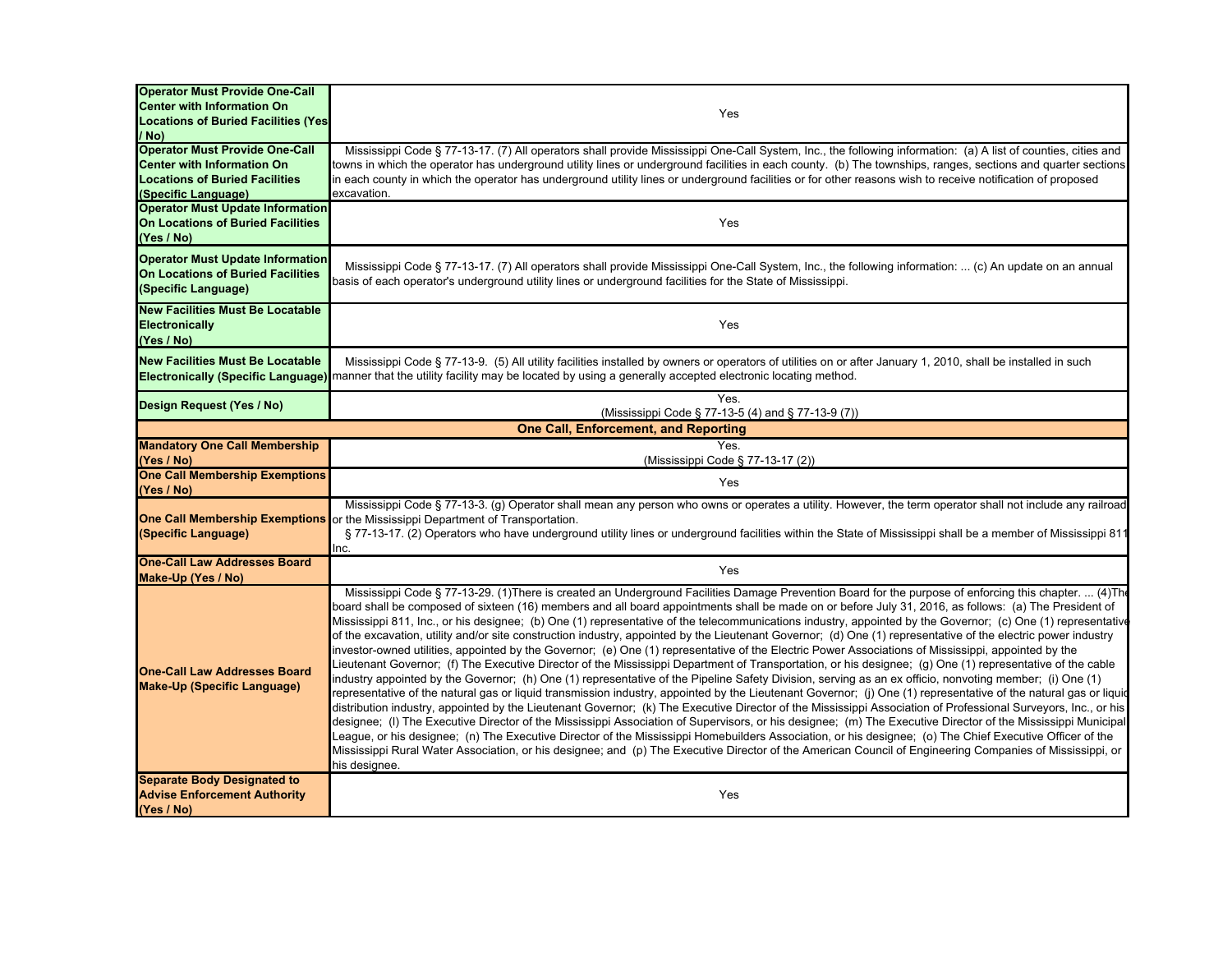| <b>Separate Body Designated to</b><br><b>Advise Enforcement Authority</b><br>(Specific Language)                                             | Mississippi Code § 77-13-29. (1)There is created an Underground Facilities Damage Prevention Board for the purpose of enforcing this chapter.  (3)<br>The Pipeline Safety Division will provide administrative, investigative and legal support for the board as deemed necessary and approved by the board. The<br>Pipeline Safety Division shall charge to the board the expenses associated with the administration, investigative and legal duties requested by the board.                                                                                                                                                                                                                                                                                                                                                                                                                                                                                                                                                                                                                                                                                                                                                                                                                                                                                                                                                                                                                                                                                                                                                                                                                                                                                                                                                                                                                                                                                                                                                                                                                                                                                                                                                                                            |
|----------------------------------------------------------------------------------------------------------------------------------------------|---------------------------------------------------------------------------------------------------------------------------------------------------------------------------------------------------------------------------------------------------------------------------------------------------------------------------------------------------------------------------------------------------------------------------------------------------------------------------------------------------------------------------------------------------------------------------------------------------------------------------------------------------------------------------------------------------------------------------------------------------------------------------------------------------------------------------------------------------------------------------------------------------------------------------------------------------------------------------------------------------------------------------------------------------------------------------------------------------------------------------------------------------------------------------------------------------------------------------------------------------------------------------------------------------------------------------------------------------------------------------------------------------------------------------------------------------------------------------------------------------------------------------------------------------------------------------------------------------------------------------------------------------------------------------------------------------------------------------------------------------------------------------------------------------------------------------------------------------------------------------------------------------------------------------------------------------------------------------------------------------------------------------------------------------------------------------------------------------------------------------------------------------------------------------------------------------------------------------------------------------------------------------|
| <b>Penalties / Fines Excavators</b><br>(Yes / No)                                                                                            | Yes                                                                                                                                                                                                                                                                                                                                                                                                                                                                                                                                                                                                                                                                                                                                                                                                                                                                                                                                                                                                                                                                                                                                                                                                                                                                                                                                                                                                                                                                                                                                                                                                                                                                                                                                                                                                                                                                                                                                                                                                                                                                                                                                                                                                                                                                       |
| <b>Penalties / Fines Excavators</b><br>(Specific Language)                                                                                   | Mississippi Code § 77-13-27. (1) Any person, whether excavator or operator, who violates this chapter, or the rules or regulations promulgated under this<br>chapter, shall be subject to a civil penalty as follows: (a) For a first violation, the violator shall complete a course of training concerning compliance with this<br>chapter as determined by the executive committee; (b) For a second violation occurring within a five-year period, the violator shall complete a course of<br>training concerning compliance with this chapter as determined by the executive committee or pay a civil penalty in an amount set by the executive<br>committee, not to exceed Five Hundred Dollars (\$500.00) per incident, or both; (c) For a third or subsequent violation occurring within a five-year period,<br>the violator shall pay a civil penalty in an amount set by the executive committee, not to exceed Two Thousand Five Hundred Dollars (\$2,500.00) per<br>ncident; and (d) Notwithstanding this subsection and subsection (2) of this section, if any violation was the result of gross negligence or willful or wanton<br>nisconduct as determined by the executive committee, the executive committee shall require the violator to complete a course of training concerning<br>compliance with this chapter as determined by the executive committee and pay a civil penalty in an amount set by the executive committee, not to exceed<br>Five Thousand Dollars (\$5,000.00) per incident. (2)Any person who is required to complete a course of training under subsection (1) of this section shall<br>be responsible for paying for the cost of the training. For those instances in which training is ordered, if the person is a firm, partnership, association,<br>corporation, limited liability company, joint venture, department or subdivision of the state or other governmental entity or any other body or organization, the<br>executive committee may require that at least one (1) manager or supervisor thereof attend any such training. (3) Any excavator who violates this chapter<br>may be required to cease work on any excavation, or not start a proposed excavation, until the excavator complies with this chapter.  |
| <b>Penalties / Fines Operators</b><br>(Yes / No)                                                                                             | Yes                                                                                                                                                                                                                                                                                                                                                                                                                                                                                                                                                                                                                                                                                                                                                                                                                                                                                                                                                                                                                                                                                                                                                                                                                                                                                                                                                                                                                                                                                                                                                                                                                                                                                                                                                                                                                                                                                                                                                                                                                                                                                                                                                                                                                                                                       |
| <b>Penalties / Fines Operators</b><br>(Specific Language)                                                                                    | Mississippi Code § 77-13-27. (1) Any person, whether excavator or operator, who violates this chapter, or the rules or regulations promulgated under this<br>chapter, shall be subject to a civil penalty as follows: (a) For a first violation, the violator shall complete a course of training concerning compliance with this<br>chapter as determined by the executive committee; (b) For a second violation occurring within a five-year period, the violator shall complete a course of<br>raining concerning compliance with this chapter as determined by the executive committee or pay a civil penalty in an amount set by the executive<br>committee, not to exceed Five Hundred Dollars (\$500.00) per incident, or both; (c) For a third or subsequent violation occurring within a five-year period,<br>the violator shall pay a civil penalty in an amount set by the executive committee, not to exceed Two Thousand Five Hundred Dollars (\$2,500.00) per<br>incident; and (d) Notwithstanding this subsection and subsection (2) of this section, if any violation was the result of gross negligence or willful or wanton<br>misconduct as determined by the executive committee, the executive committee shall require the violator to complete a course of training concerning<br>compliance with this chapter as determined by the executive committee and pay a civil penalty in an amount set by the executive committee, not to exceed<br>Five Thousand Dollars (\$5,000.00) per incident. (2) Any person who is required to complete a course of training under subsection (1) of this section shall<br>be responsible for paying for the cost of the training. For those instances in which training is ordered, if the person is a firm, partnership, association,<br>corporation, limited liability company, joint venture, department or subdivision of the state or other governmental entity or any other body or organization, the<br>executive committee may require that at least one (1) manager or supervisor thereof attend any such training. (3) Any excavator who violates this chapter<br>may be required to cease work on any excavation, or not start a proposed excavation, until the excavator complies with this chapter. |
| Penalties / Fines Other (Yes / No)                                                                                                           | No                                                                                                                                                                                                                                                                                                                                                                                                                                                                                                                                                                                                                                                                                                                                                                                                                                                                                                                                                                                                                                                                                                                                                                                                                                                                                                                                                                                                                                                                                                                                                                                                                                                                                                                                                                                                                                                                                                                                                                                                                                                                                                                                                                                                                                                                        |
| <b>Penalties / Fines Other</b><br>(Specific Language)                                                                                        | Not addressed                                                                                                                                                                                                                                                                                                                                                                                                                                                                                                                                                                                                                                                                                                                                                                                                                                                                                                                                                                                                                                                                                                                                                                                                                                                                                                                                                                                                                                                                                                                                                                                                                                                                                                                                                                                                                                                                                                                                                                                                                                                                                                                                                                                                                                                             |
| <b>Enforcement Authority Identified</b>                                                                                                      | Underground Facilities Damage Prevention Board<br>(Mississippi Code § 77-13-29. (1))                                                                                                                                                                                                                                                                                                                                                                                                                                                                                                                                                                                                                                                                                                                                                                                                                                                                                                                                                                                                                                                                                                                                                                                                                                                                                                                                                                                                                                                                                                                                                                                                                                                                                                                                                                                                                                                                                                                                                                                                                                                                                                                                                                                      |
| <b>Damage Investigation Required by</b><br><b>Enforcement Authority</b><br>(Yes / No)                                                        | Yes<br>(Mississippi Code § 77-13-33. (1))                                                                                                                                                                                                                                                                                                                                                                                                                                                                                                                                                                                                                                                                                                                                                                                                                                                                                                                                                                                                                                                                                                                                                                                                                                                                                                                                                                                                                                                                                                                                                                                                                                                                                                                                                                                                                                                                                                                                                                                                                                                                                                                                                                                                                                 |
| <b>Mandatory Reporting of</b><br><b>Excavation Damage by All Utility</b><br><b>Owners to State Entity or</b><br><b>Department (Yes / No)</b> | No                                                                                                                                                                                                                                                                                                                                                                                                                                                                                                                                                                                                                                                                                                                                                                                                                                                                                                                                                                                                                                                                                                                                                                                                                                                                                                                                                                                                                                                                                                                                                                                                                                                                                                                                                                                                                                                                                                                                                                                                                                                                                                                                                                                                                                                                        |